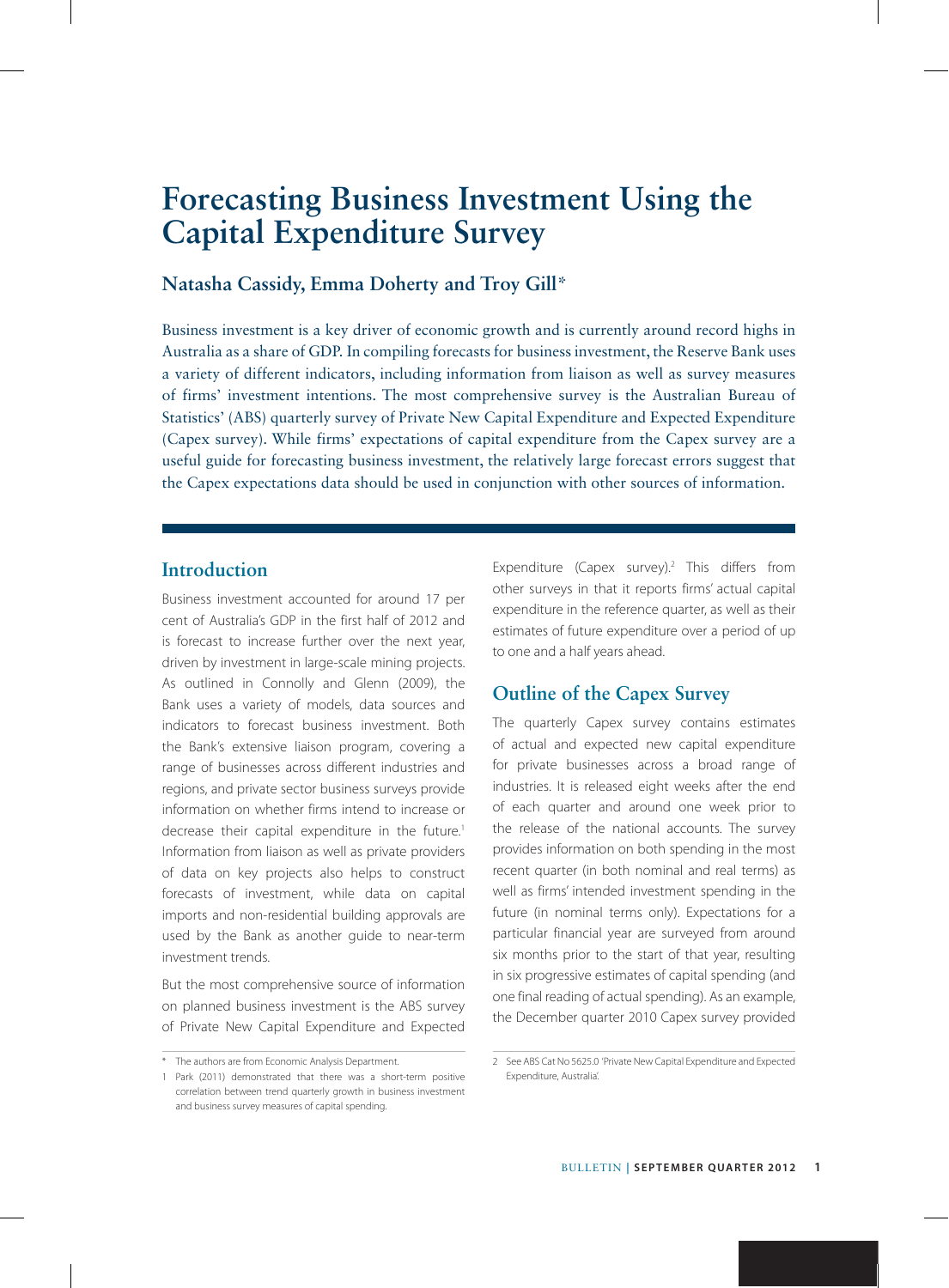the first reading of firms' expectations for capital spending in 2011/12 (Graph 1).3



The Capex survey data are key inputs into the national accounts measure of business investment. However, there are some important differences between the coverage of, and concepts used in, the two releases. First, the Capex survey excludes firms from a number of key industries – namely agriculture, health care, education and public administration – which accounted for 17 per cent of economic output and 7 per cent of private investment in 2010/11. Second, the Capex survey provides disaggregated capital expenditure for some industries on a quarterly basis, whereas investment volumes by industry is only available in the annual national accounts (and includes public corporations). Finally, the Capex survey provides estimates of expenditure on machinery & equipment and buildings & structures, whereas the national accounts measure of business investment also includes estimates of mineral & petroleum exploration and investment in research & development, software, and livestock & orchards.

The ABS uses the Capex survey as the key indicator for the quarterly national accounts measure of machinery & equipment investment, but the national accounts measure also includes industries not sampled in the Capex survey. As a result, the Capex measure of spending only captures around two-thirds of total machinery & equipment investment (Graph 2). There can be large differences between growth in the Capex and national accounts series at times, particularly around turning points in the cycle; the mean absolute difference between quarterly growth in the two series over the past 20 years or so is 1.8 percentage points, although this has narrowed in recent years (Table 1). Nevertheless, there is a reasonably close correlation between the two measures.





In contrast to machinery & equipment investment, the primary indicators for quarterly buildings & structures investment are the two 'work done' surveys – the Building Activity Survey and the Engineering Construction Survey (Graph 3). These surveys are released around the same time as the Capex survey. However, there are important conceptual differences between how investment is recorded in the work done surveys and how it is

<sup>3</sup> Firms provide three figures for each survey: actual expenditure in the reference quarter, a short-term expectation and a longer-term expectation. For a given financial year, say 2011/12, the first estimate was available in the December quarter 2010 survey as a longer-term expectation. The third estimate was available from the June quarter 2011 survey as the sum of both shorter-term expectations and longer-term expectations. In the next three quarters (the fourth, fifth and sixth estimates, respectively), the estimates are derived from actual expenditure (for the completed part of 2011/12) and expected expenditure (for the rest of the year). The final reading in the June quarter 2012 survey provided actual expenditure in 2011/12.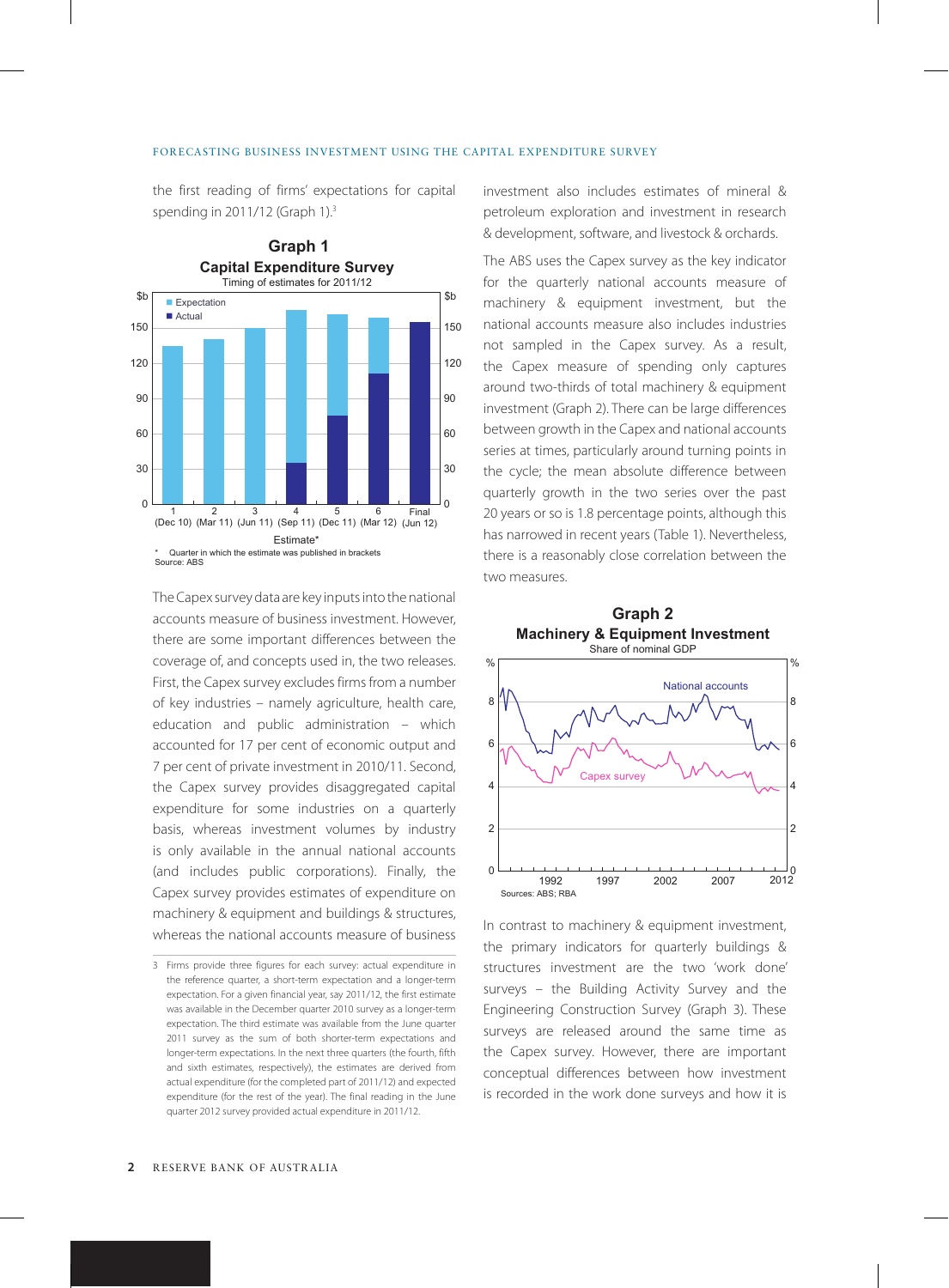

captured in both the Capex survey and the national accounts. These differences have implications for the timing of when investment is reported by these surveys. In the work done surveys, estimates of construction are based on the value of work physically done on a building or engineering site in the quarter, as reported by builders, whereas the Capex survey measures the purchases of buildings and engineering in the quarter, as reported by businesses (that is, the builders' clients).

The ramp-up in large-scale mining engineering projects – where the timing of work and transfer of ownership can differ substantially – has made the distinction between the work done surveys and the Capex survey increasingly important. For example, a structure that has been constructed offshore and then imported, such as part of a modular liquefied natural gas (LNG) processing plant, is recorded in the Engineering Construction Survey only once it

| Table 1: Quarterly Indicators of Business Investment Growth |  |
|-------------------------------------------------------------|--|
| Mean absolute difference, percentage points                 |  |

|                                     | National accounts investment |                                                                           |     |
|-------------------------------------|------------------------------|---------------------------------------------------------------------------|-----|
|                                     | Machinery &<br>equipment     | Non-residential<br>building and<br>engineering <sup>(a)</sup> Engineering |     |
| Capex survey                        |                              |                                                                           |     |
| Machinery & equipment               |                              |                                                                           |     |
| - Full sample                       | 1.8                          |                                                                           |     |
| - Past 3 years                      | 1.1                          |                                                                           |     |
| Buildings & structures              |                              |                                                                           |     |
| - Full sample                       |                              | 7.1                                                                       |     |
| - Past 3 years                      |                              | 4.2                                                                       |     |
| Buildings & structures (Mining)     |                              |                                                                           |     |
| - Full sample                       |                              |                                                                           | 9.1 |
| - Past 3 years                      |                              |                                                                           | 7.1 |
| Surveys of work done <sup>(b)</sup> |                              |                                                                           |     |
| Building & engineering              |                              |                                                                           |     |
| - Full sample                       |                              | 1.9                                                                       |     |
| - Past 3 years                      |                              | 3.1                                                                       |     |
| Engineering                         |                              |                                                                           |     |
| - Full sample                       |                              |                                                                           | 3.3 |
| - Past 3 years                      |                              |                                                                           | 4.4 |

(a) Buildings & structures

(b) Building Activity Survey and Engineering Construction Survey

Sources: ABS; RBA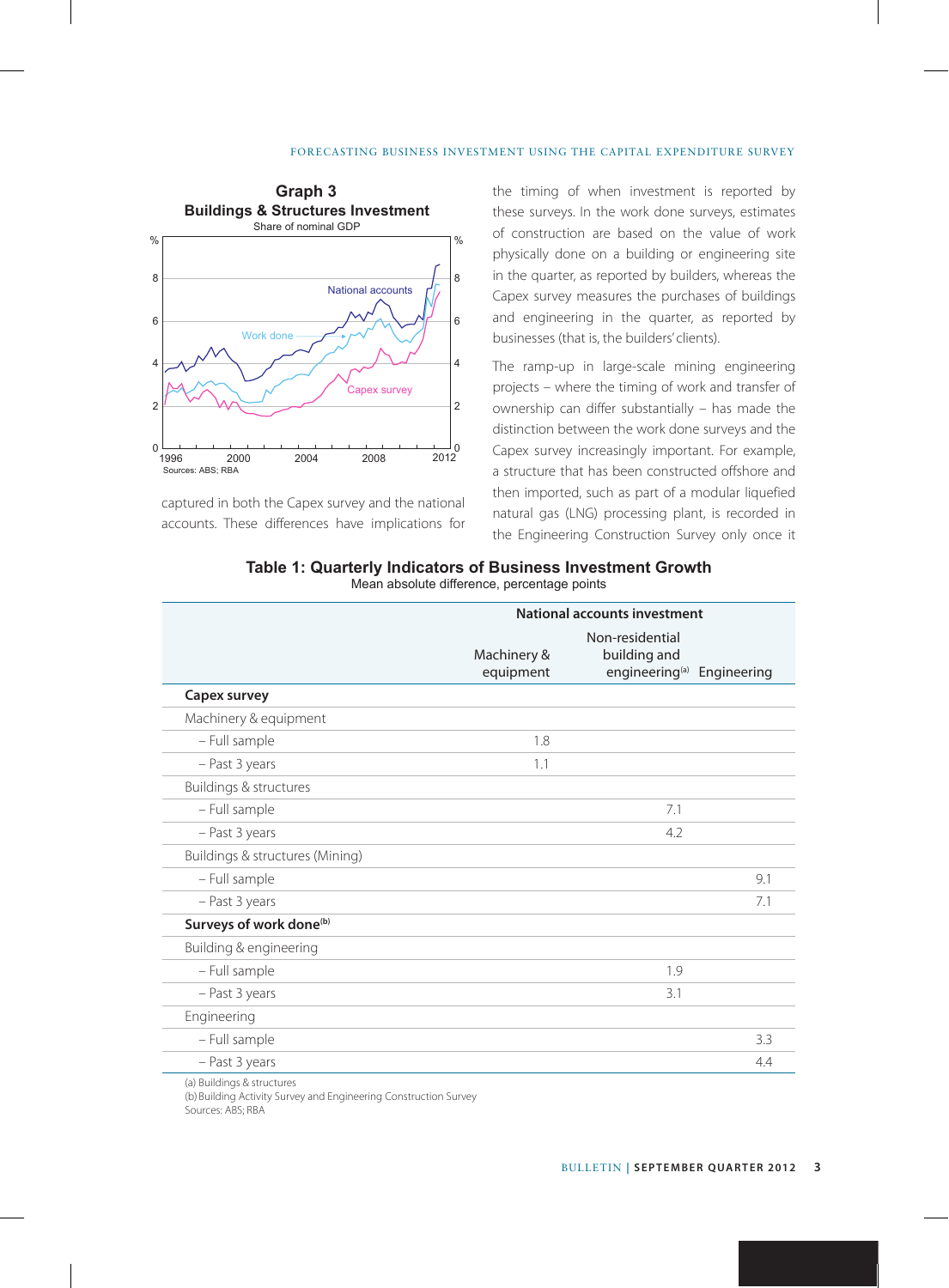#### FORECASTING BUSINESS INVESTMENT USING THE CAPITAL EXPENDITURE SURVEY

has been imported and installed on-site in Australia. In contrast, both the Capex survey and the national accounts record such investment by the mining company as ownership progressively changes (typically approximated by progress payments made during its construction).4 The rising importance of these types of high-value mining-related structures means that there has been a closer relationship between the Capex survey and national accounts measures of buildings & structures investment in recent years (Table 1).

### **How Useful is the Capex Survey for Forecasting?**

The capital expenditure data for the latest quarter are useful for estimating growth in the corresponding business investment component of GDP for the same quarter, as the Capex survey is released one week earlier than the national accounts. Rather than simply using the published quarterly change in the Capex data as the estimate, the accuracy of the estimates of the national accounts measures can be enhanced by estimating simple regressions to find the best relationship between quarterly movements in the Capex and national accounts series. This approach adjusts for any systematic differences between the two series; other indicators can also be included in the regression to improve the relationship.

The Capex survey information on firms' expected capital spending, available for a period of up to one and a half years ahead, are used by the Bank to guide near-term forecasts of business investment. However, translating the Capex expectations data into an investment forecast is not straightforward. First, the expectations data need to be adjusted for certain biases in firms' expectations. The adjusted nominal capital expenditure estimates then need to be converted into a profile for the national accounts measure of nominal investment, taking into account the historical differences between the two measures (which reflect differences in concepts and coverage);

this nominal profile must then be combined with forecasts of investment prices to generate a forecast for real investment.

Firms' expectations of future capital expenditure can differ from their realised capital expenditure because circumstances change (for example, economic growth may turn out stronger than expected) and because they systematically misjudge future expenditure (owing to difficulty planning well in advance and certain tendencies firms have when responding to the survey). In order to be meaningful, the expectations data must be adjusted for any such systematic bias. The degree to which expected capital expenditure over- or underestimates the actual outcome can be illustrated with a 'realisation ratio', calculated as the ratio of the actual and expected outcome for a given period. Realisation ratios tend to vary depending on how far ahead the estimates are made, the type of investment, the industry undertaking the investment and the size of the firm. Accordingly, these different tendencies need to be taken into account when adjusting the expectations data.

Later estimates of capital expenditure for the full financial year tend to be more accurate (with a realisation ratio closer to 1) than earlier estimates (Graph 4). This improvement in accuracy is consistent with the inclusion of actual capital expenditure data as the financial year progresses, as well as more certainty



<sup>4</sup> For more detail on how mining investment is recorded in ABS publications, see ABS (2012).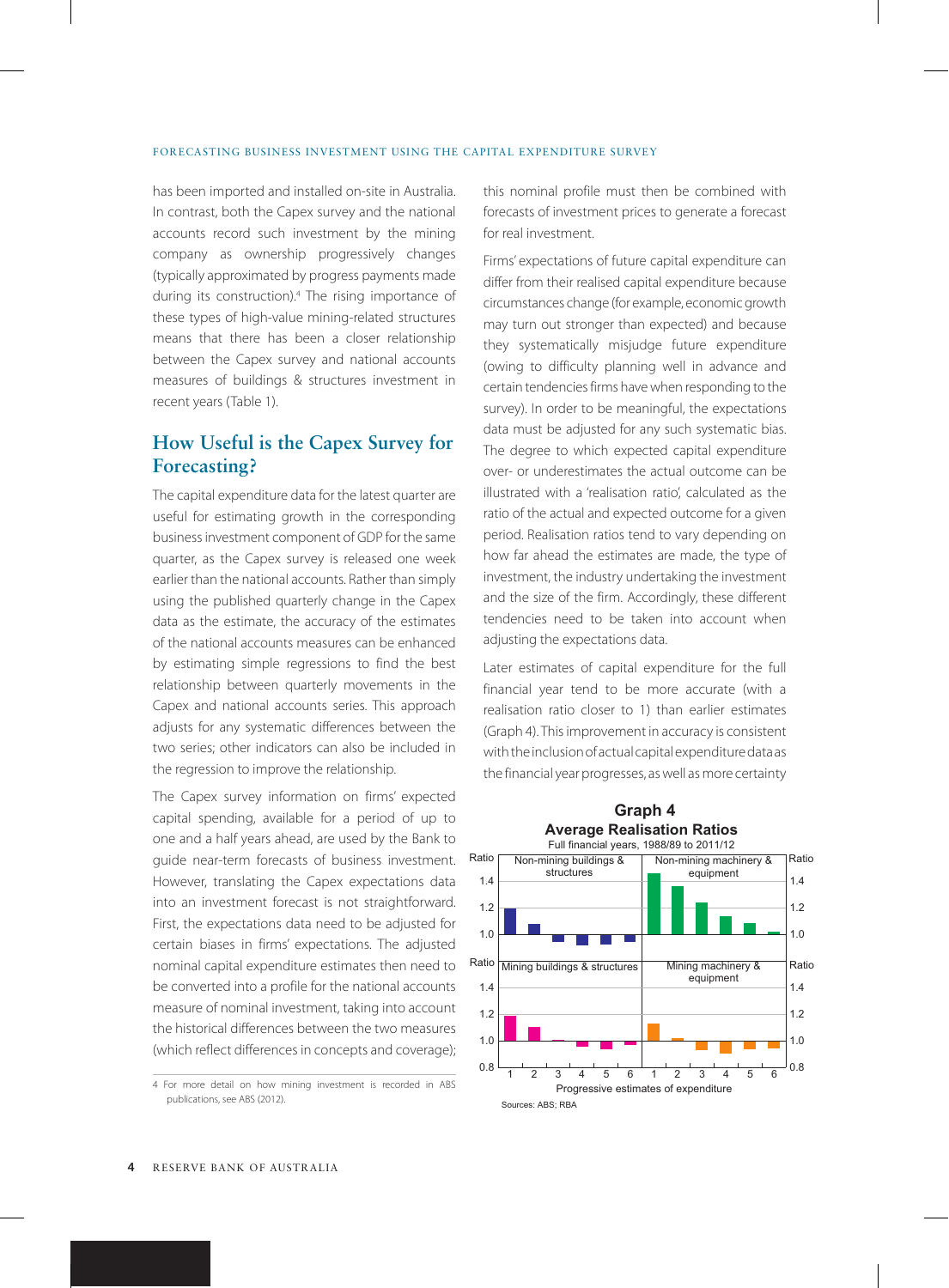around firms' capital spending at shorter horizons. This pattern is particularly noticeable for machinery & equipment investment in the non-mining sector; early estimates tend to substantially underestimate actual capital expenditure, such that actual expenditure is on average nearly 50 per cent higher than the first estimate, but this error diminishes with time. For the mining sector, the first estimate of machinery & equipment investment also tends to be an underestimate, but subsequent estimates tend to overstate the amount of investment that will be undertaken, with little improvement in accuracy as the financial year progresses. A similar pattern is evident for buildings & structures investment (in both the mining and non-mining sectors). These differing tendencies are likely to reflect small firms accounting for a larger proportion of machinery & equipment investment in the non-mining sector; many small businesses do not report any expected capital expenditure, thereby contributing to the underestimation (Burnell 1994). Elsewhere, the tendency to overestimate investment may reflect unanticipated delays in the construction of large buildings & structures projects, and mining projects in general.

Realisation ratios also tend to fluctuate through time, broadly consistent with changes in business conditions (Graph 5). The future trading conditions a firm expects as it formulates its capital expenditure plans may be very different to the trading conditions prevailing at the time that the capital spending is due to be undertaken. As a result, conditions may be more positive or negative than expected, leading firms to revise their near-term capital expenditure plans. For example, in the mid 2000s, commodity prices increased much more quickly than mining firms expected, resulting in much stronger investment than they had planned initially (in contrast to the usual pattern of actual expenditure falling short of expectations). For more detail on how the Capex survey has tracked the progress of the mining investment boom, see 'Box A: A Case Study of Mining Investment'. The tendency for realisation ratios to vary with business conditions is stronger at longer horizons, reflecting the greater uncertainty about conditions further out (Graph 6). It is also stronger for machinery & equipment than buildings & structures investment, and for non-mining firms rather than mining firms, possibly owing to the longer lead times for buildings & structures and mining projects. In general, the volatility of realisation ratios over time lessens for progressive Capex estimates, which again probably reflects the inclusion of actual capital expenditure data in full-year estimates as the financial year progresses, as well as more certainty for firms at shorter horizons.



**Machinery & Equipment Realisation Ratio and Real GDP Growth** Financial years **Graph 6**

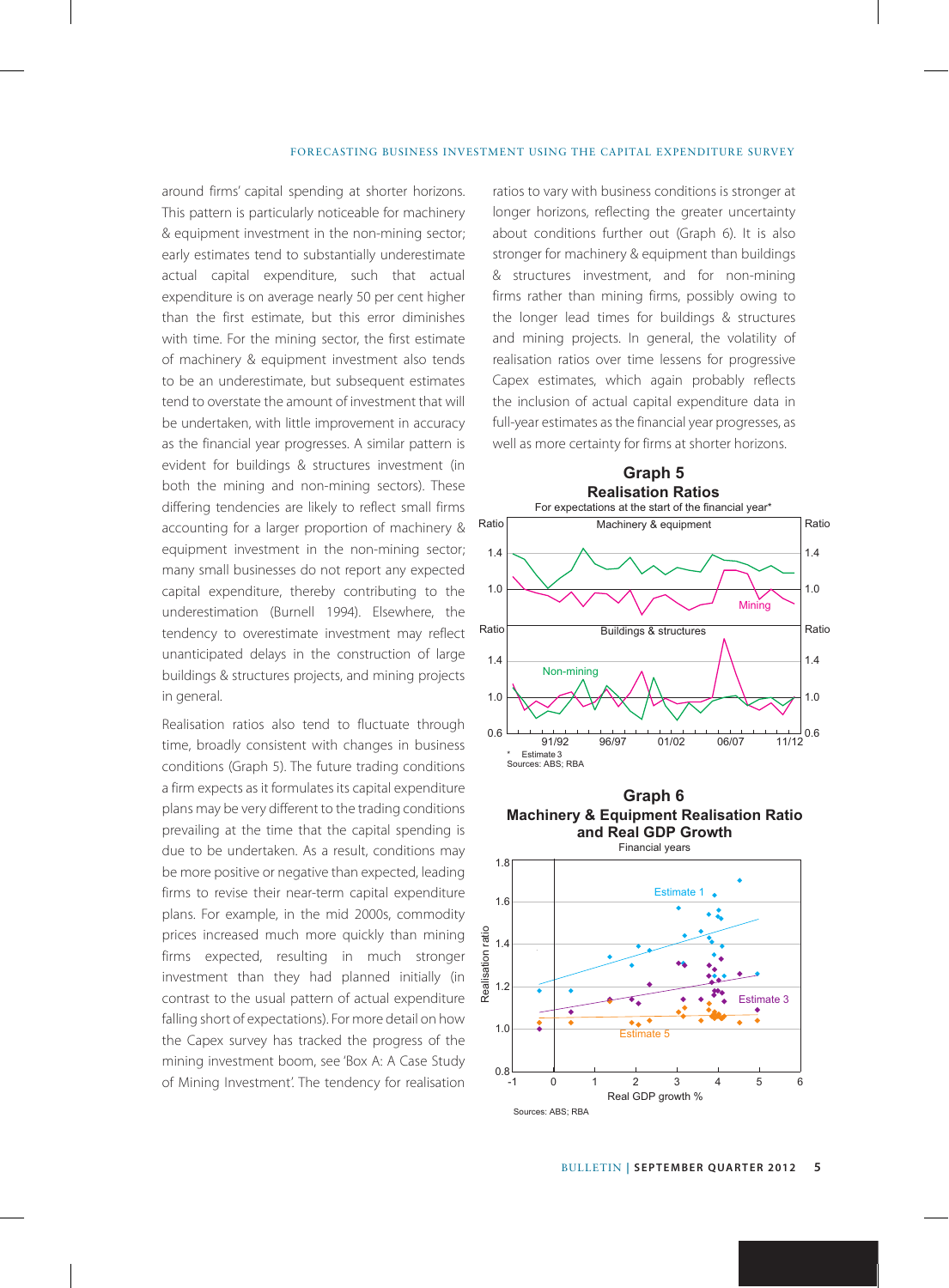To generate more accurate forecasts from Capex expectations, the data need to be adjusted to account for these characteristics. First, sectors and asset types should be adjusted separately given different tendencies to over- or underestimate future capital expenditure. However, the choice of the appropriate realisation ratio to apply, for each estimate, asset type and sector, is difficult to determine. If the realisation ratio tended to vary randomly, a longer-run average would be likely to be most accurate. In contrast, if the realisation ratio tended to be more persistent, say because it reflected short-run economic dynamics, a shorter average might be more accurate. However, realisation ratios may also be influenced by longer-run business cycle fluctuations, which these approaches may not adequately capture. One alternative approach is to use a simple regression, whereby the current year realisation ratio is estimated as a function of the previous year's realisation ratio (as realisation ratios have demonstrated some persistence year-to-year) and a measure of business conditions (such as from the NAB business survey).

For expectations of capital expenditure growth in a financial year, the regression approach generally produces more accurate forecasts of the actual outcome than using the previous year's realisation ratio, a five-year average realisation ratio, or a naïve forecast of long-run average growth (Graph 7). Moreover, this result generally holds across estimates, asset types and sectors (except perhaps for mining machinery & equipment, in which case a forecast of longer-run average growth tends to perform best) and also against other regression approaches using GDP forecast errors or commodity prices as indicators of cyclical shocks. Nonetheless, the errors are still quite large. For example, for mining buildings & structures, if at the beginning of the financial year (estimate 3) the best estimate using the regression approach was for zero growth, the results suggest that the actual outcome would be between a rise of 15 per cent and a fall of 15 per cent only half of the time. In particular, early estimates of machinery & equipment investment



are little better, if at all, than a naïve forecast based on long-run average growth, suggesting that these estimates are impressionistic at best. Errors for the realisation-ratio adjustment approaches generally decline with progressive estimates, as the full-year estimates include progressively more actual data, but the errors for estimate six remain surprisingly large, given that three quarters of actual data are available at this time. Forecasts of growth in non-mining machinery & equipment capital expenditure tend to be more accurate than forecasts in the other categories, in line with generally lower growth in this type of investment.

While the full-year expectations data tend to typically attract more attention, the Capex survey from the third estimate includes shorter-term expectations data (that is, the quarter-ahead or half-year expectations). This can also be used for forecasting purposes and provide an indication of how spending will be apportioned through the year. The results indicate that using the quarter-ahead forecasts available in the fourth and sixth estimate produces forecasts that perform as well, or better, than other forecasting approaches. However, the errors generally remain large, tentatively suggesting that a firm's expectations do not improve significantly with shorter horizons.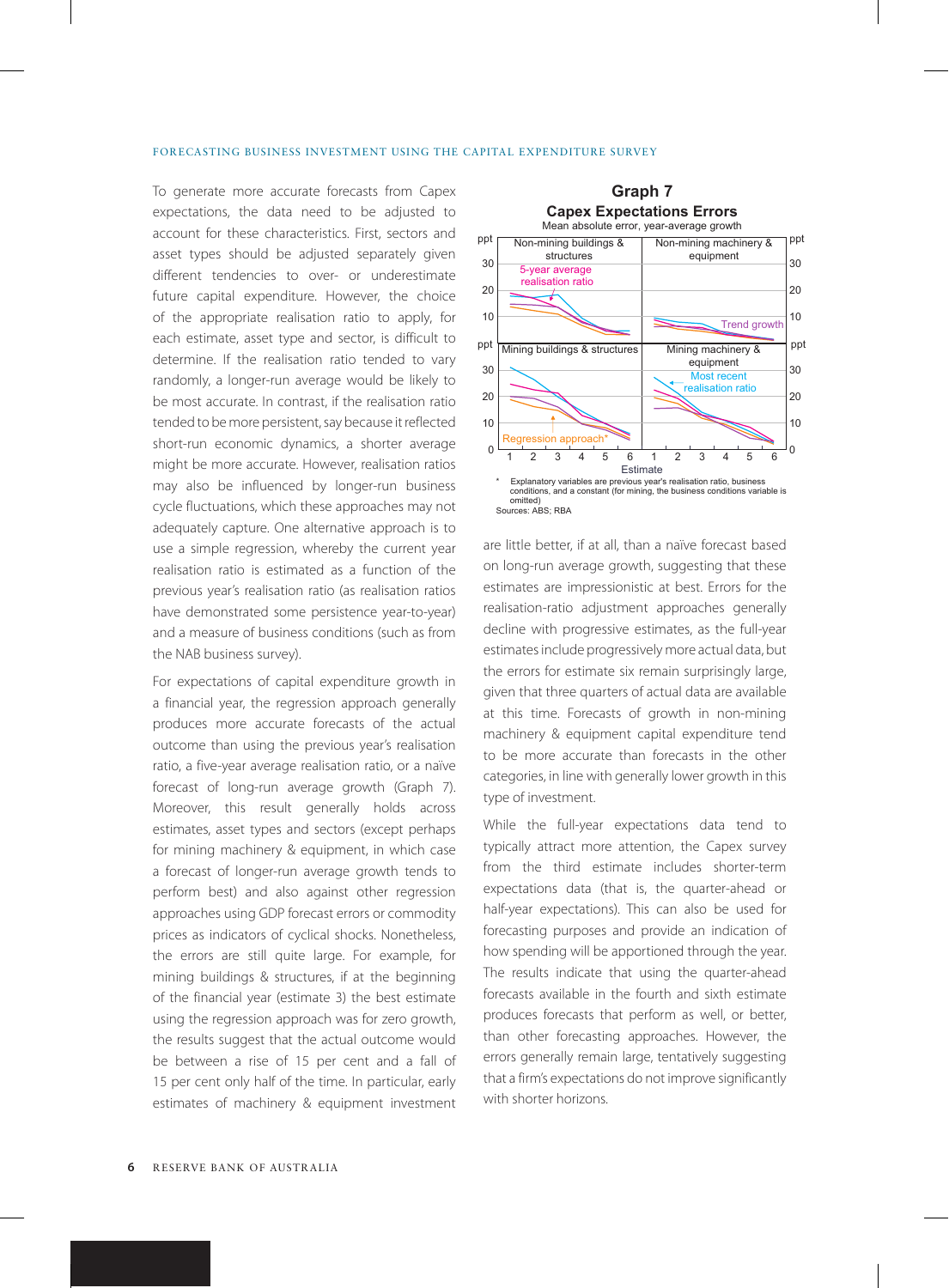## Box A A Case Study of Mining Investment

The recent trends in mining investment provide a case study of the usefulness of the Capex survey in forecasting business investment. The latest Capex data suggest that mining capital expenditure fell by 7 per cent in 2009/10, reflecting deferrals of spending by mining firms following the global financial crisis and associated falls in commodity prices. In the two years to June 2012, mining investment increased by over 130 per cent and is expected to post a further sharp increase in 2012/13, underpinned by work on large-scale LNG projects.

The Capex survey shows how mining companies pared back expectations for capital spending in 2008/09 and 2009/10 during the global financial crisis (Graph A1). Expectations for machinery & equipment spending were scaled back somewhat more aggressively than expectations for buildings & structures investment, which is consistent with spending on buildings & structures investment having a longer lead time.



The Capex survey also predicted the sharp rises in mining investment over the past two years well in advance. The large increase in 2010/11 was predicted by the first Capex estimate for that year, made in the December quarter 2009. At that time, an adjustment of the raw Capex data using the range of approaches outlined in the article would have suggested that mining buildings & structures expenditure in 2010/11 could have increased by between 50 and 110 per cent (Graph A2). Over the course of the next 18 months, however, mining companies responding to the Capex survey gradually revised down their expectations of capital expenditure in 2010/11, resulting in realised spending on buildings & structures investment around 40 per cent higher than in 2009/10, somewhat lower than initially envisaged. Similarly, the Capex survey pointed to a large rise in mining buildings & structures investment in 2011/12, starting with the first estimate for that year made in the December quarter 2010. Again, using a

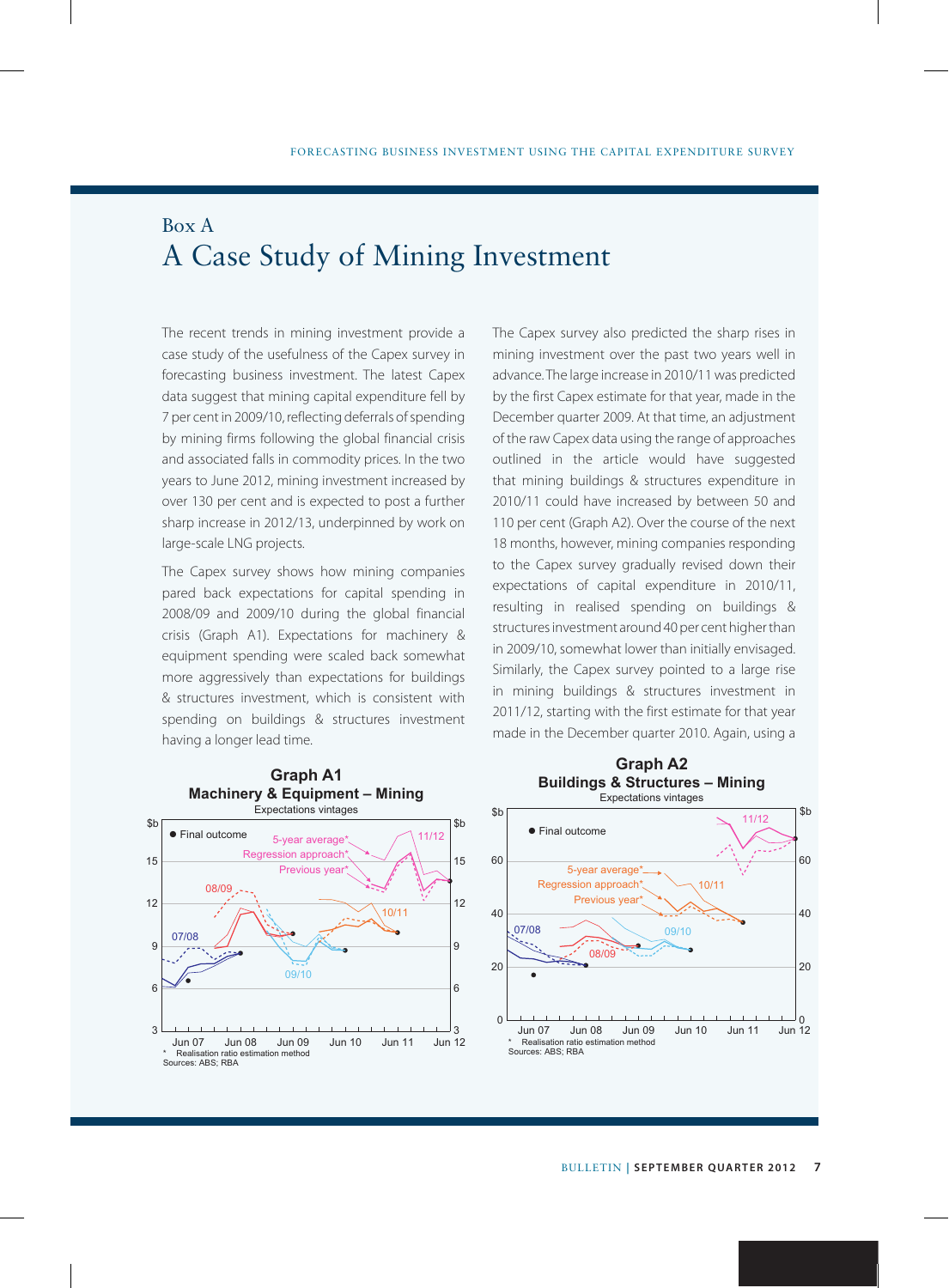range of adjustments to the raw Capex data at that time would have suggested an increase in mining buildings & structures capital expenditure in 2011/12 of between 70 and 105 per cent. Expectations of spending were also revised a little lower over time, with the latest Capex survey suggesting that mining buildings & structures investment in 2011/12 increased by 85 per cent.

If used on their own, the Capex expectations data have tended to overpredict the upswing in mining investment over the past two years, with the realisation ratios for both 2010/11 and 2011/12 at the low end of historical experience. This may be because the mining projects under way are large and complex in nature – particularly the projects in the LNG sector – and there have been unanticipated delays in work on these projects. Indeed, the latest expectations data for 2012/13, contained in the June quarter 2012 Capex survey, suggest that mining capital expenditure could increase by anywhere between 30 and 50 per cent. Forecasters must translate these expectations into forecasts for the corresponding national accounts measures, and to gauge the effect on GDP growth they would also need to forecast investment prices over the next year. The experience of the past few years shows that the forecast errors are non-trivial for mining investment, and highlights the fact that the Capex forecasts need to be interpreted with caution and augmented by other quantitative and qualitative data.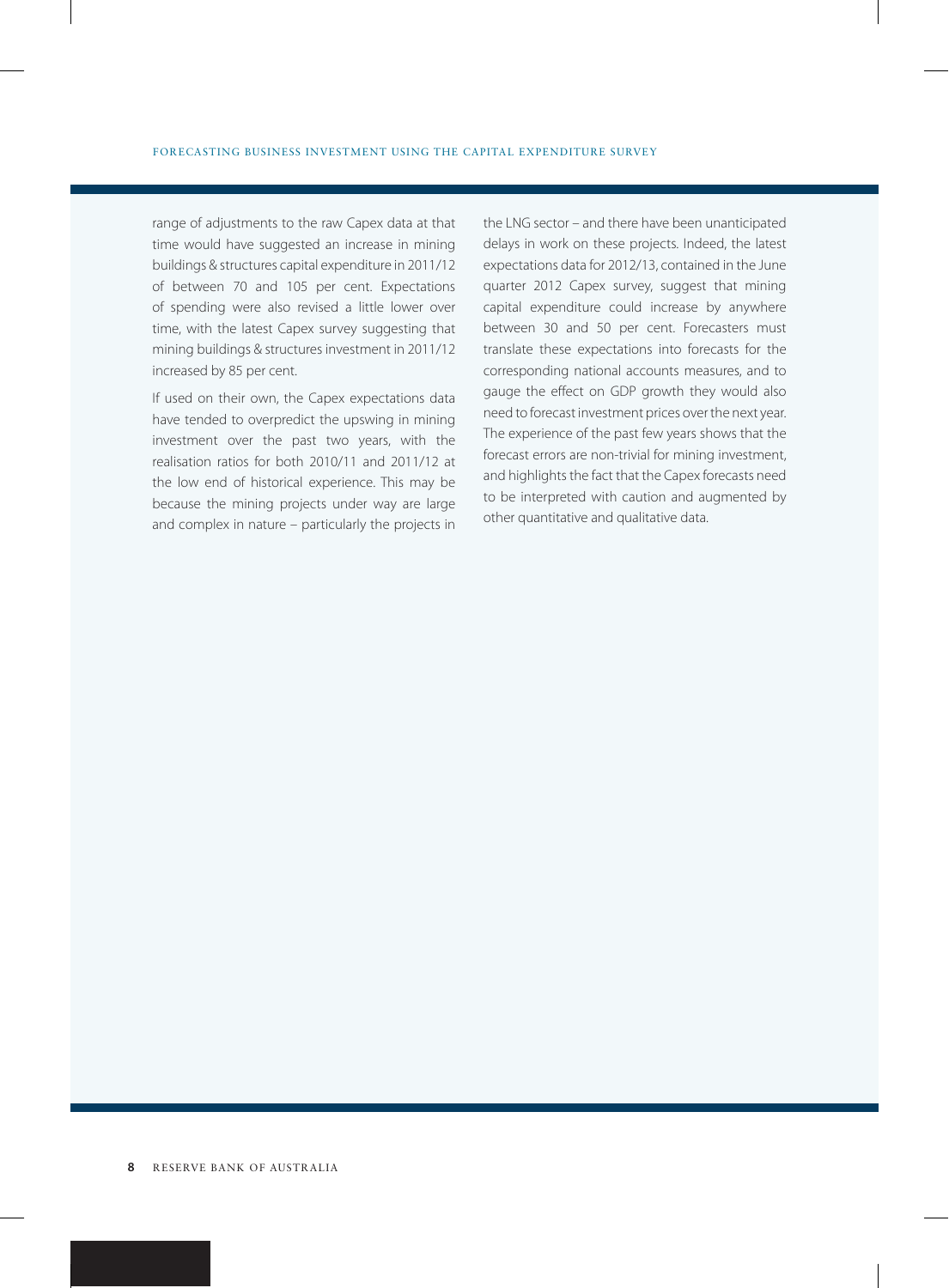### **Comparison with the National Accounts**

For the Capex survey to be used to forecast the national accounts measure of business investment, these Capex forecasts must be translated into profiles for the corresponding components of business investment, taking account of the differences in terms of the concepts and coverage of the series. To assess the usefulness of Capex expectations, the errors of Capex year-average growth expectations (based on the regression approach) relative to actual growth in the national accounts measure can be compared with two naïve forecasts: year-average growth in the national accounts in the previous financial year and the average growth in the previous five years.<sup>5</sup>

As noted earlier, quarterly movements in the Capex and national accounts measures of machinery & equipment are highly correlated (in both real and nominal terms). However, as the Capex measure has a narrower industry focus, and the national accounts measure also incorporates data from other sources, the two measures can diverge (see Graph 2). This introduces an additional source of error when using Capex expectations to forecast movements in the national accounts measure of machinery & equipment investment. Aside from forecasts based on the first Capex estimate, the Capex expectations outperform both of these naïve forecasts, although for the fourth to sixth estimates the outperformance will partly reflect the inclusion of actual data as the financial year progresses (Graph 8).

As with machinery & equipment investment, the Capex and national accounts measures of buildings & structures investment move in a broadly similar fashion, but owing to the various differences outlined earlier, quarterly and annual changes in the series often differ, sometimes by a substantial margin (see Graph 3). Once again, this introduces an additional



source of error when using Capex forecasts to predict movements in the national accounts measure of buildings & structures investment.

The sizeable errors in predicting the actual Capex measure of buildings & structures investment using Capex expectations are compounded when the expectations are used to predict movements in the national accounts measure. As a result, Capex expectations (based on the regression approach) produce large mean absolute errors when used to forecast annual growth in the national accounts measure of buildings & structures investment, but nonetheless easily outperform naïve forecasts (Graph 9). It is notable that little improvement in forecast accuracy is observed with progressive estimates.

This analysis can be put into context by looking at the implications of the June quarter 2012 Capex survey, which provides the third estimate of capital expenditure in 2012/13. The adjusted expectations data (based on the regression approach) imply that the national accounts measure of buildings & structures investment will increase to around 9¾ per cent of GDP, though the results suggest that there is only a 50 per cent chance that the outcome will be between 9 and 10½ per cent of GDP. The same

<sup>5</sup> This illustrative analysis using full-year Capex forecasts, for both machinery & equipment and buildings & structures investment, could be replicated using the various half-year and quarter-ahead Capex forecasts.